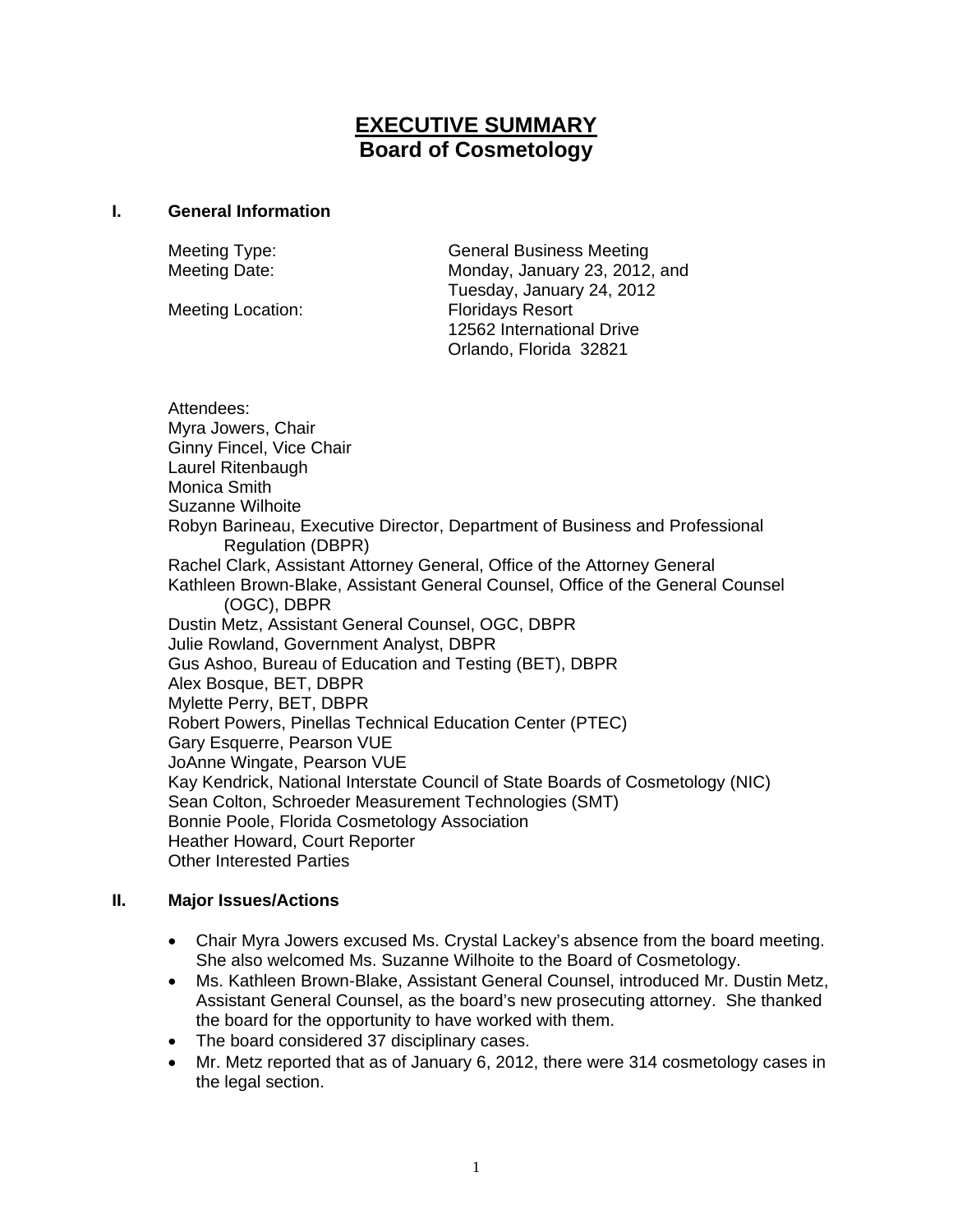- Ms. Kay Kendrick, President, National Interstate Council of State Boards of Cosmetology (NIC), and Mr. Sean Colton, Shroeder Measurement Technologies, shared a PowerPoint presentation on the NIC national cosmetology examination.
- Mr. Gus Ashoo, Chief, Bureau of Education and Testing (BET), Mr. Alex Bosque, BET, Ms. Mylette Perry, BET, Mr. Gary Esquerre, Pearson VUE, and Ms. JoAnne Wingate, Pearson VUE, shared a PowerPoint presentation on the Department's cosmetology examination.
- The board approved three licensure applications and denied eight licensure applications.
- The board approved two initial HIV/AIDS course applications, approved four continuing education provider applications, approved nine continuing education course applications, denied one continuing education course application, approved four body wrapping course applications, denied four body wrapping course applications, approved seven hair braiding course applications, denied one hair braiding course application, and approved six hair wrapping course applications.
- The board denied the variance and rule waiver request filed by Planet Fitness relating to Rule 61G5-2,992(4), Florida Administrative Code – Salon Requirements. Planet Fitness requested that the square footage in their salon be 120 rather than the required 200 square feet.
- The board again discussed the recent United States Department of Labor, Occupational Safety and Health Administration's (OSHA) alert relating to hair smoothing and straightening products which could release formaldehyde. Ms. Robyn Barineau, Executive Director, informed the board that the OSHA alert was placed on the board's website for information. They will continue to monitor this issue.
- Ms. Robyn Barineau, Executive Director, reported that the board's operating account balance at September 30, 2011, was over \$2.3 million, and the unlicensed activity account balance for the same period was over \$1.6 million. She added that the Department projects that these two accounts will maintain a positive cash balance at least through June 30, 2016.
- Ms. Lackey previously asked that the board consider requiring repeat sanitation and safety offenders to complete a course on sanitation and safety as part of their disciplinary penalty. Ms. Rachel Clark, Assistant Attorney General, will research this issue and determine if there is statutory/rule authority to require such a course.
- Ms. Clark reported that the amendments to Rules 61G5-22.006, Florida Administrative Code – Facials (Including Skin Care and Hair Removal), and 61G5- 22.017, Florida Administrative Code – Minimum Curriculum for Facial Specialty Training, are progressing through the rulemaking progress. She added that the technical change to Rule 61G5-31.004, Florida Administrative Code – Hair Braiding, Hair Wrapping and Body Wrapping Course Requirements, is complete.
- The board approved the following amendment to Rule 61G5-29.001(3), Florida Administrative Code - Definitions, and they agreed that there would be no negative impact on small business nor would there likely be any increase in regulatory costs in excess of \$200,000 in the aggregate within one year after implementation:
	- (3) "Facials" means: (a) The the massaging or treating of the face, neck, skin or scalp with or without the use of mechanical devices using oils, creams, lotions or other cosmetic products, which are used to cleanse and condition the skin, to prevent or correct problems or conditions of the face, and neck, and scalp and to color and beautify